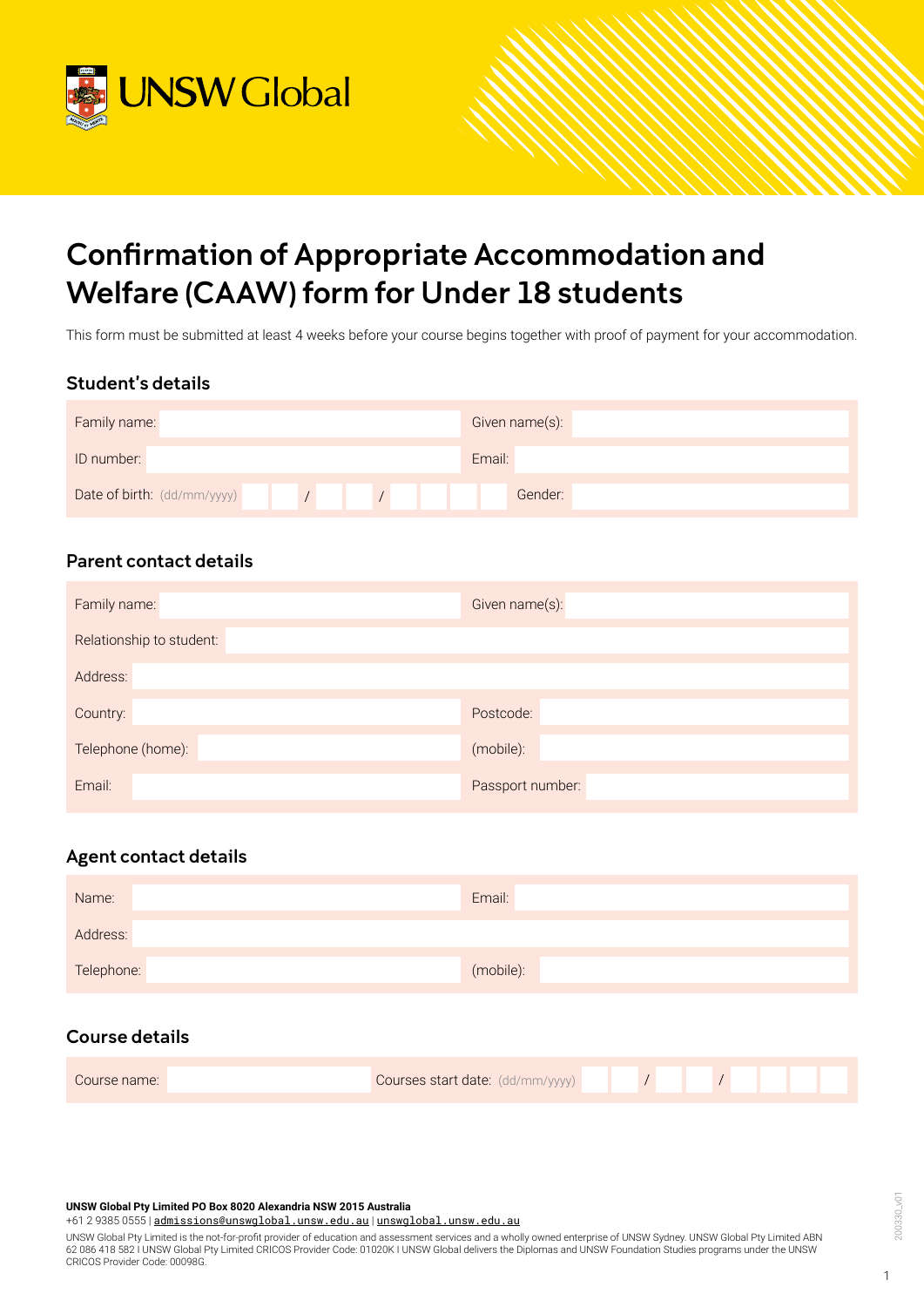## Parentor legal guardian to nominate accommodation/welfare arrangement

*Please tick one option only.*



# Section A. Parent, legal guardian or relatives details

*Complete this section only if you have chosen Option 1a or 1b.*

This section should be completed by the student's parents or legal guardian intending to apply, or having already been approved by the Department of Human Affairs (DHA), to provide care arrangements. 'Relative' is defined as parent or adoptive or step-parent, brother, sister, step-brother, step-sister, grandparent, step-grandparent, aunt, uncle, step-aunt, step-uncle, niece, nephew, step-niece or step-nephew. For further details please see the DHA website at **[homeaffairs.gov.au](http://homeaffairs.gov.au)** 

| Name:                    | Date of birth: (dd/mm/yyyy)                                                                                                                                                                                                                                   |
|--------------------------|---------------------------------------------------------------------------------------------------------------------------------------------------------------------------------------------------------------------------------------------------------------|
| Relationship to student: |                                                                                                                                                                                                                                                               |
| Address:                 |                                                                                                                                                                                                                                                               |
| Telephone (home):        | (mobile):                                                                                                                                                                                                                                                     |
| Email:                   |                                                                                                                                                                                                                                                               |
| or care arrangements.    | I agree and understand that the information provided above is part of the student's Conditions of Enrolment. I confirm that the<br>details provided are correct and true and will inform UNSW Global should changes occur with my son/daughter's guardianship |
|                          |                                                                                                                                                                                                                                                               |
|                          |                                                                                                                                                                                                                                                               |
| Signature                | $Date$ (dd/mm/yyyy)                                                                                                                                                                                                                                           |

# Section B. CAAW Accommodation Arrangements

The student will reside in the following accommodation during their studies in Australia through UNSW Global and UNSW while under 18 years of age.

**Accommodation Preference:** Please select the accommodation option you have arranged and booked by ticking the box on the next page.

**Please note:** UNSW Global will try to approve your first choice of accommodation. However, please be advised that as rooms are limited, you may be offered alternate accommodation in order to be able to approve your Under 18 Care Arrangement.

Please select your preferred accommodation option, which you have arranged and booked, by ticking the relevant box on the next page. The CAAW Letter will only be issued if you provide the invoice/receipt number, along with proof of payment and return this form within 4 weeks before the start of the course.

| Accommodation start date: (dd/mm/yyyy) |  |  |  |  |  |
|----------------------------------------|--|--|--|--|--|
| Accommodation end date: (dd/mm/yyyy)   |  |  |  |  |  |

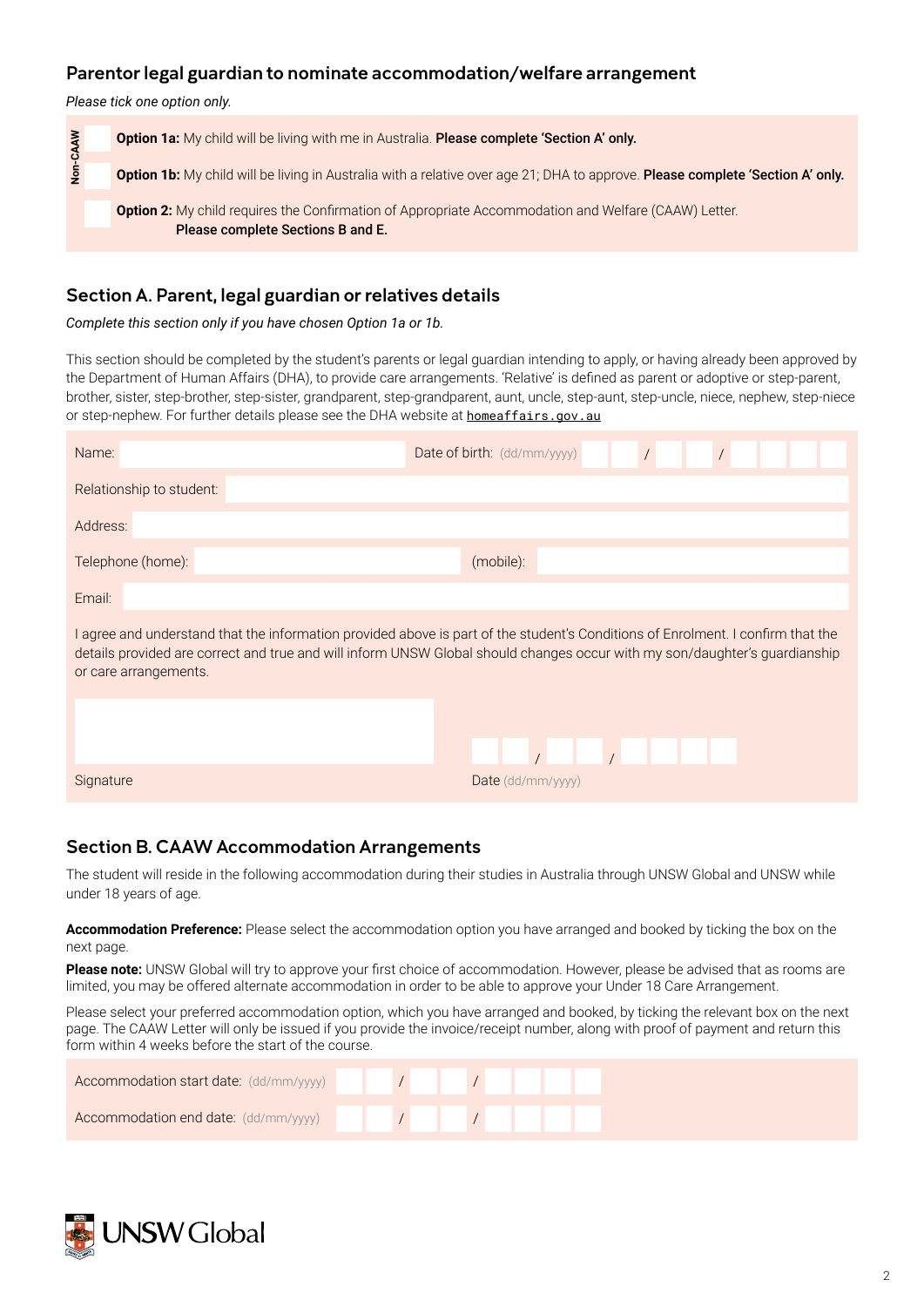## Section B. CAAW Accommodation Arrangements (cont.)

| <b>Student Accommodation</b>                            |                                                                                                                                                                                                    |  |  |  |  |  |  |  |
|---------------------------------------------------------|----------------------------------------------------------------------------------------------------------------------------------------------------------------------------------------------------|--|--|--|--|--|--|--|
|                                                         | I have booked, paid for & confirmed a place at an approved UniLodge, Urbanest, Scape or New College.                                                                                               |  |  |  |  |  |  |  |
| My booking number is:                                   |                                                                                                                                                                                                    |  |  |  |  |  |  |  |
| or Homestay Placement                                   |                                                                                                                                                                                                    |  |  |  |  |  |  |  |
| I have booked and paid for homestay accommodation with: |                                                                                                                                                                                                    |  |  |  |  |  |  |  |
| Please tick one option only.                            |                                                                                                                                                                                                    |  |  |  |  |  |  |  |
| Auzzie Families Homestay Care P/L                       | <b>Study Vision</b>                                                                                                                                                                                |  |  |  |  |  |  |  |
| OZ Homestay                                             | <b>Global Experience</b>                                                                                                                                                                           |  |  |  |  |  |  |  |
| <b>Homestay Network</b>                                 | Australian Homestay Network (AHN)                                                                                                                                                                  |  |  |  |  |  |  |  |
| My receipt / invoice number is:                         |                                                                                                                                                                                                    |  |  |  |  |  |  |  |
| or Homestay Nomination                                  |                                                                                                                                                                                                    |  |  |  |  |  |  |  |
| placement/registration fees also apply.                 | I request to reside in Sydney with a close family friend or family member aged 21 or over.<br>Please note: This option is subject to inspection of the Homestay and UNSW Global approval. Homestay |  |  |  |  |  |  |  |
|                                                         | Please provide details of the close family friend or family member aged 21 or over, who is providing your Homestay.                                                                                |  |  |  |  |  |  |  |
| Name:                                                   | Date of birth: (dd/mm/yyyy)<br>$\sqrt{2}$<br>$\sqrt{2}$                                                                                                                                            |  |  |  |  |  |  |  |
| Relationship to student:                                | Gender:                                                                                                                                                                                            |  |  |  |  |  |  |  |
| Address:                                                |                                                                                                                                                                                                    |  |  |  |  |  |  |  |
| Telephone (home):                                       | (mobile):                                                                                                                                                                                          |  |  |  |  |  |  |  |
| Email:                                                  |                                                                                                                                                                                                    |  |  |  |  |  |  |  |

## Section C. Accommodation Agreement

Please note: It is the student's responsibility to seek approval from UNSW Global for any changes to their accommodation or care arrangements. Students must advise UNSW Global immediately of any changes in their residential arrangements.

My parents and I agree that I shall live in the accommodation nominated on this form whilst residing in Australia, or until I am 18 years of age. I understand that a new application must be approved by UNSW Global should I need to change accommodation after UNSW Global's CAAW has been approved on my behalf. I am aware that additional fees may apply for new CAAW approval arrangements. I am also aware that if I change my accommodation, new placement and accommodation fees for Homestay arrangements and/or the Residential College may be applicable and that my parents will be advised of any changed accommodation arrangements.

# Section D. Exchange of Personal Information and Authorisation of Medical Treatment

I give permission for my personal information to be exchanged with UNSW Global, UNSW, Unilodge, Urbanest, Scape, New College or other approved student residence and/or my Homestay provider. I also give permission for UNSW Global to authorise on my behalf any emergency medical treatment that may be required. UNSW Global will monitor the care arrangements of under age students through regular meetings with the student for UNSW Global registered courses. I understand that monitoring will be conducted by UNSW once I commence UNSW undergraduate studies if I am still under eighteen. I give permission for UNSW Global to report details of meetings to my parents, if required.

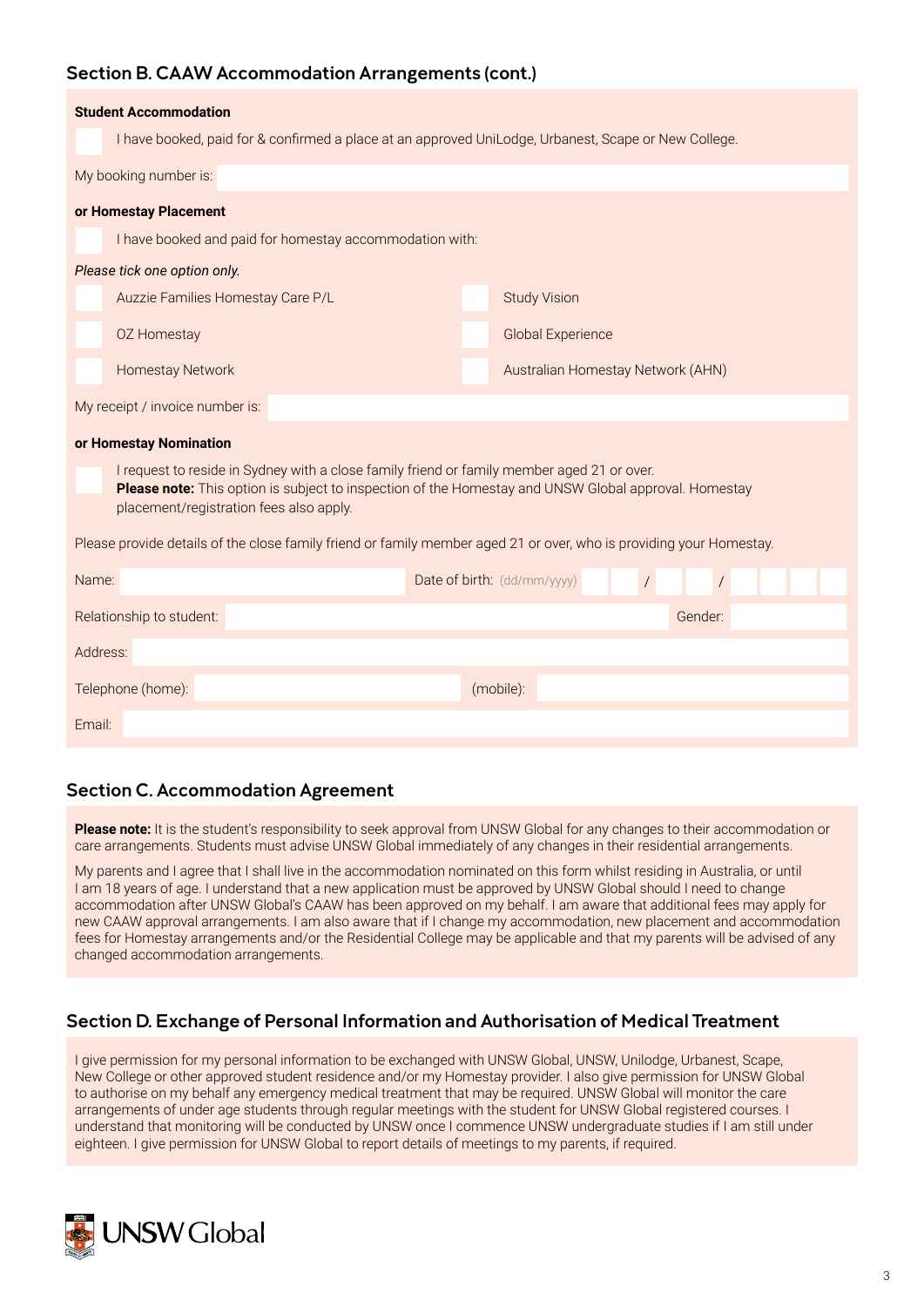## Section E. Under 18 Confirmation of Appropriate Accommodation and Welfare (CAAW) Arrangements

Students under the age of eighteen years requiring Confirmation of Appropriate Accommodation and Welfare Arrangements (CAAW) must, upon arrival in Sydney, go directly to their nominated accommodation, either in Homestay, UniLodge, Urbanest, Scape, New College or other approved student residence.

**Please note:** Prior to the commencement date of your course, UniLodge, Urbanest, Scape, New College or your Homestay provider will contact you requesting confirmation of your exact flight arrival details.

**It is compulsory for students Under 18 to book an airport pick up through UNSW Global. If you have booked a homestay, you should request your homestay provider to arrange your airport pickup.**

 $\sqrt{ }$ 

**UNSW Global will contact you if no arrangements have been made prior to arrival.** 

I will/intend to arrive in Sydney on: (dd/mm/yyyy)

UNSW Global will only approve your CAAW arrangements if you arrive in Sydney no earlier than 14 days prior to the commencement date of your course. Please provide arrival details to Sydney immediately after booking your flight:

 $\sqrt{ }$ 

Flight number: **Departure date and time:** 

I understand that arrival is a **maximum of 14 days** prior to course commencement and that I must go directly to my approved accommodation. I also understand that I must provide flight arrival details when requested by the accommodation provider UniLodge, Urbanest, Scape, New College other approved student residence or the Homestay agency that has booked my accommodation - as indicated on this form.

## Airport Pickup Arrangement

Under 18 students with a CAAW **must** have one of the following UNSW Global approved airport pickup arrangements. We strongly advise homestay students to book through their homestay agency. Students staying in Unilodge/Urbanest/Scape/New College or other approve student residence should book UNSW Global airport pickup.

*Please select which option you have/will arrange:*

UNSW Global arranged airport pickup

Homestay agency arranged airport pickup (recommended option for all homestay students)

Arriving in Sydney with parents (please contact *[Under18@unswglobal.unsw.edu.au](mailto:Under18@unswglobal.unsw.edu.au)* to seek approval)

**Please note:** Airport pickup by a relative / friend is **not an approved option.**

## Declaration by the parent / legal guardian and student

I declare that I have read and understood the contents of this form and the information provided by me is true and correct.

| Student signature | Date (dd/mm/yyyy) |
|-------------------|-------------------|
|                   |                   |
|                   |                   |
| Parent signature  | Date (dd/mm/yyyy) |

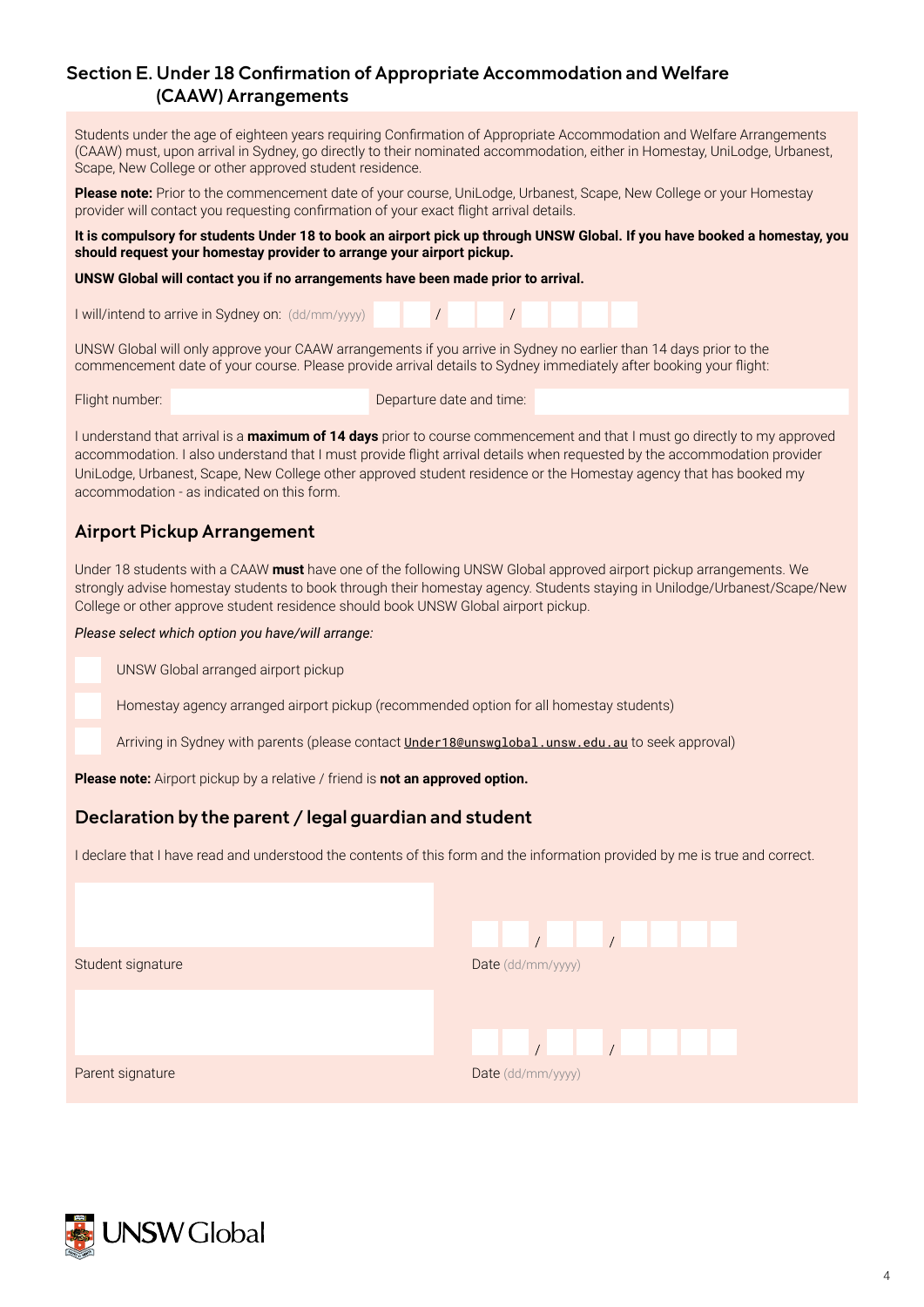

# Under 18 Confirmation of Appropriate Accommodation and Welfare (CAAW) Information

If you are under 18 and intending to study in Australia, you need to have appropriate accommodation and welfare arrangements in place before the Australian Government and Australian Department of Human Affairs DHA) will grant you a visa.

If you accept an offer for any UNSW Global Pty Limited (UNSW Global) registered course including English courses or UNSW Foundation Studies, you must choose one of the care arrangement options acceptable to DIBP.

These options are:

**Option 1: UNSW Global does not provide a Confirmation of Appropriate Accommodation and Welfare (CAAW) Letter** If you choose this option, you will need to reside in Australia with a parent, legal guardian, or a close relative of good character (nominated by both parents) who is 21 or over. This arrangement must be approved directly by DHA.

#### **Option 2: UNSW Global provides a CAAW Letter**

If you choose this option, UNSW Global will need to approve your accommodation and welfare arrangements. You need to present this CAAW Letter from UNSW Global to DHA when applying for your Student Visa.

#### **You must submit this form together with proof of payment for your accommodation at least 4 weeks before your course begins.**

UNSW Global follows procedures to ensure that the responsibilities it undertakes in signing CAAW Letters to students are fulfilled. If you require UNSW Global to provide you with a CAAW Letter, you must agree:

- a. To stay in accommodation approved by UNSW Global until you turn 18 years of age. If you choose to reside in a Homestay, a UNSW Global staff member will visit the home and meet with the prospective host family to ensure that the accommodation and welfare arrangements are adequate. If you intend to stay at UniLodge, an International Student Adviser will maintain regular contact with UniLodge staff to ensure that your accommodation and welfare arrangements are adequate and continue to remain appropriate for your needs.
- b. While UNSW Global will try to approve your first choice of accommodation, we may offer alternate accommodation in order to be able to approve your Under 18 Care Arrangement.
- c. To attend regular scheduled meetings with a Student Adviser (which will be monitored by UNSW Global). These meetings provide you with the opportunity to discuss any issues you may have about your accommodation and/or host family, academic progress, and any other personal concerns.

For details regarding CAAW arrangements and forms to be completed, please answer the questions over the page and follow the instructions carefully.

**UNSW Global Pty Limited PO Box 8020 Alexandria NSW 2015 Australia**

+61 2 9385 0555 | [admissions@unswglobal.unsw.edu.au](mailto:admissions@unswglobal.unsw.edu.au) | [unswglobal.unsw.edu.au](http://unswglobal.unsw.edu.au)

UNSW Global Pty Limited is the not-for-profit provider of education and assessment services and a wholly owned enterprise of UNSW Sydney. UNSW Global Pty Limited ABN 62 086 418 582 I UNSW Global Pty Limited CRICOS Provider Code: 01020K I UNSW Global delivers the Diplomas and UNSW Foundation Studies programs under the UNSW CRICOS Provider Code: 00098G.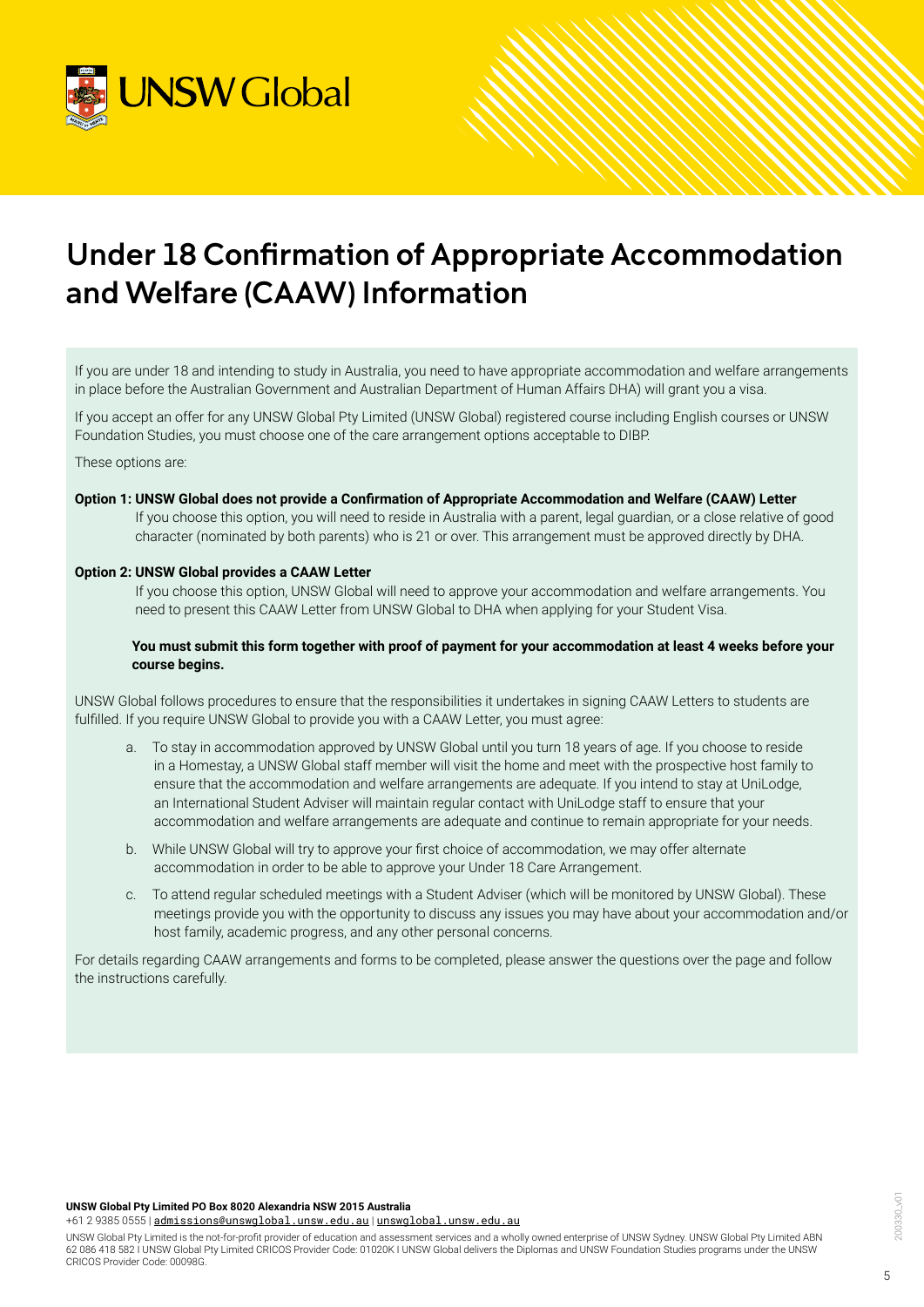## 1. **During your study in a UNSW Global registered course, will you be residing with one of your parents, a legal guardian, or a relative aged 21 or over?**

#### **YES - continue to read details below (Option 1)**

If you choose this option you must arrange your own accommodation and have these arrangements approved directly with DHA when applying for a Student Visa. The arrangements include obtaining a Police Clearance check of your parent/s, custodian, or relative with whom you will reside. A CAAW Letter is not issued by UNSW Global for this option. For further information, please visit the DHA website [homeaffairs.gov.au](http://homeaffairs.gov.au)

Complete the first page of this form: Student Details and Section A, and email this form to UNSW Global Admissions at [admissions@unswglobal.unsw.edu.au](mailto:admissions@unswglobal.unsw.edu.au) If you have chosen this option you do not need to read the remaining information.

## **NO - UNSW Global will sign the CAAW (Option 2) go to No. 2**

## 2. **UNSW Global signs the CAAW**

In signing the CAAW required for Student Visa processing, UNSW Global is undertaking an important responsibility by confirming to DHA that appropriate arrangements have been made for the student's accommodation, support, and general welfare. The CAAW fee for these arrangements is AUD\$150 in 2017, plus an additional AUD\$49 per week in 2017 for every week the student remains under 18 years of age during UNSW Global English courses and/or the UNSW Foundation Studies program.

#### **You must choose one of the following accommodation arrangements:**

| <b>Unilodge</b> – go to No. 3   | <b>Scape</b> – go to No. 3                | Stay with a friend or relative |
|---------------------------------|-------------------------------------------|--------------------------------|
|                                 |                                           | with UNSW Global approval      |
| <b>Urbanest</b> – go to No. $3$ | <b>Homestay placement</b> $-$ go to No. 4 | $-$ go to No. 5                |

Please complete this form including sections B, C, D and E and submit with your application.

## 3. **UniLodge, Urbanest & Scape**

If you have received an offer of enrolment for any UNSW Global registered courses including English courses, but have not already applied for UniLodge, Urbanest or Scape, please visit their websites to submit an application:

| Unilodge@UNSW                      | <b>Urbanest</b> | <b>Scape</b>           |
|------------------------------------|-----------------|------------------------|
| <u>unilodge.com.au/lodge/unsw/</u> | urbanest.com.au | bit.ly/UNSWAbercrombie |

The service provider will contact you or your agent directly to advise accommodation availability and the procedure – including payment of deposit - to confirm your booking.

Once you have applied and paid for accommodation, please provide your UniLodge, Urbanest or Scape booking number on this form. UNSW Global will verify with the provider that a room has been confirmed.

Should a room be unavailable or unconfirmed, you will need to arrange Homestay accommodation to be eligible for the CAAW letter (see No, 4).

To ensure your room is available for your first day, UniLodge, Urbanest or Scape will require your flight arrival details. It is compulsory for all under age students to book an airport pickup and you must go to your accommodation directly. If you have chosen this option, you do not need to read the remaining information.

## 4. **Homestay PlacementHomestay Placement**

UNSW Global has special arrangements with six (6) Homestay agencies. To apply for Homestay accommodation, please choose one of the agencies listed below (and over the page) and apply using their application system.

| <b>Auzzie Families Homestay Care P/L</b> | <b>OZ Homestay</b>                |
|------------------------------------------|-----------------------------------|
| Suite 4, Rear 795 New South Head Road    | PO Box 416.                       |
| Rose Bay NSW 2029 Australia              | Sydney Markets NSW 2129 Australia |
| $T: +61293010900$                        | <b>T:</b> $+61293256988$          |
| E: info@auzziefamilies.com               | E: info@ozhomestay.com.au         |
| W: auzziefamilies.com                    | W: ozhomestay.com.au              |